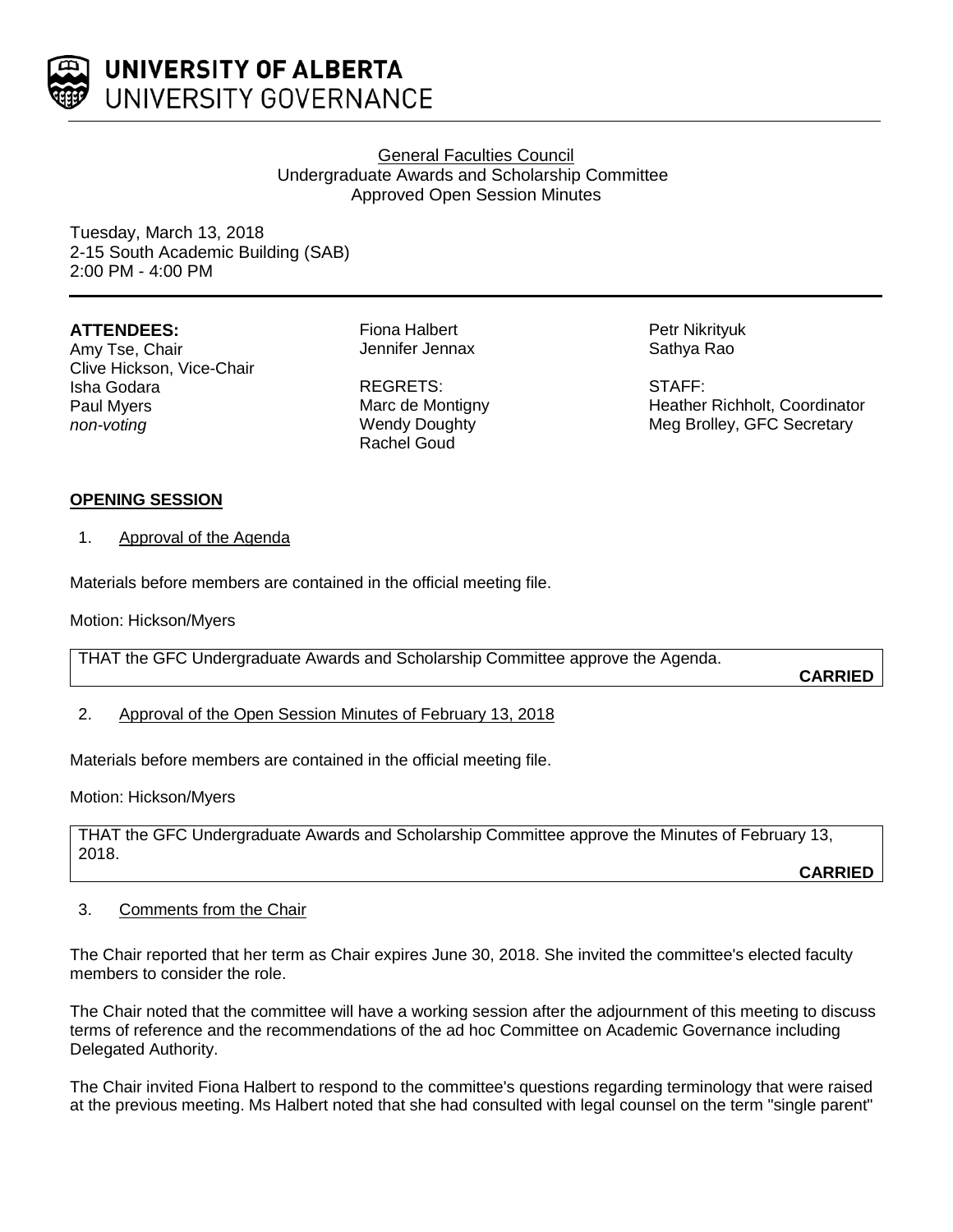and that "single with dependent" more closely aligned with best practices. She noted that gender based terminology, such as "woman" is updated to "identifies as female" when possible. Ms Halbert also noted that terms of reference referring to age restrictions will be discouraged and instead will use the term "nonmatriculated" which is a university calendar definition that means "over the age of 21".

# **ACTION ITEMS**

## 4. New Annually Funded Undergraduate Awards and Bursaries for Approval

Materials before members are contained in the official meeting file.

*Presenter(s)*: Fiona Halbert, Assistant Registrar, Student Financial Support

*Purpose of the Proposal*: To approve new annually funded undergraduate awards, scholarships and bursaries.

#### *Discussion*:

During the discussion in relation to these items, members expressed a number of questions and comments, including: editorial updates; ensuring clarity on final decision making authority; university policy and the Freedom of Information and Protection of Privacy Act (FOIP Act) regarding release of student information to outside organizations.

### Motion: Hickson/Myers

THAT the GFC Undergraduate Awards and Scholarship Committee approve, under delegated authority from General Faculties Council, new annually funded Undergraduate Awards and Bursaries, as submitted by Student Financial Support and as set forth in Attachment 1, to be effective immediately.

**CARRIED**

## 5. New Endowed Undergraduate Awards and Bursaries for Approval

Materials before members are contained in the official meeting file.

*Presenter(s)*: Fiona Halbert, Assistant Registrar, Student Financial Support

*Purpose of the Proposal*: To approve new endowed undergraduate awards, scholarships and bursaries.

Ms Halbert noted that the first two awards listed have already been approved and should be removed from the Outline of Issue.*Discussion*:

Members discussed the importance of ensuring accuracy of historical statements in terms of reference.

Motion: Myers/Hickson

THAT the GFC Undergraduate Awards and Scholarship Committee approve, under delegated authority from General Faculties Council, new endowed Undergraduate Awards and Bursaries, as submitted by Student Financial Support and as set forth in Attachment 1, to be effective immediately.

**CARRIED**

#### 6. Amendments to Existing Undergraduate Awards and Bursaries for Approval

Materials before members are contained in the official meeting file.

*Presenter(s)*: Fiona Halbert, Assistant Registrar, Student Financial Support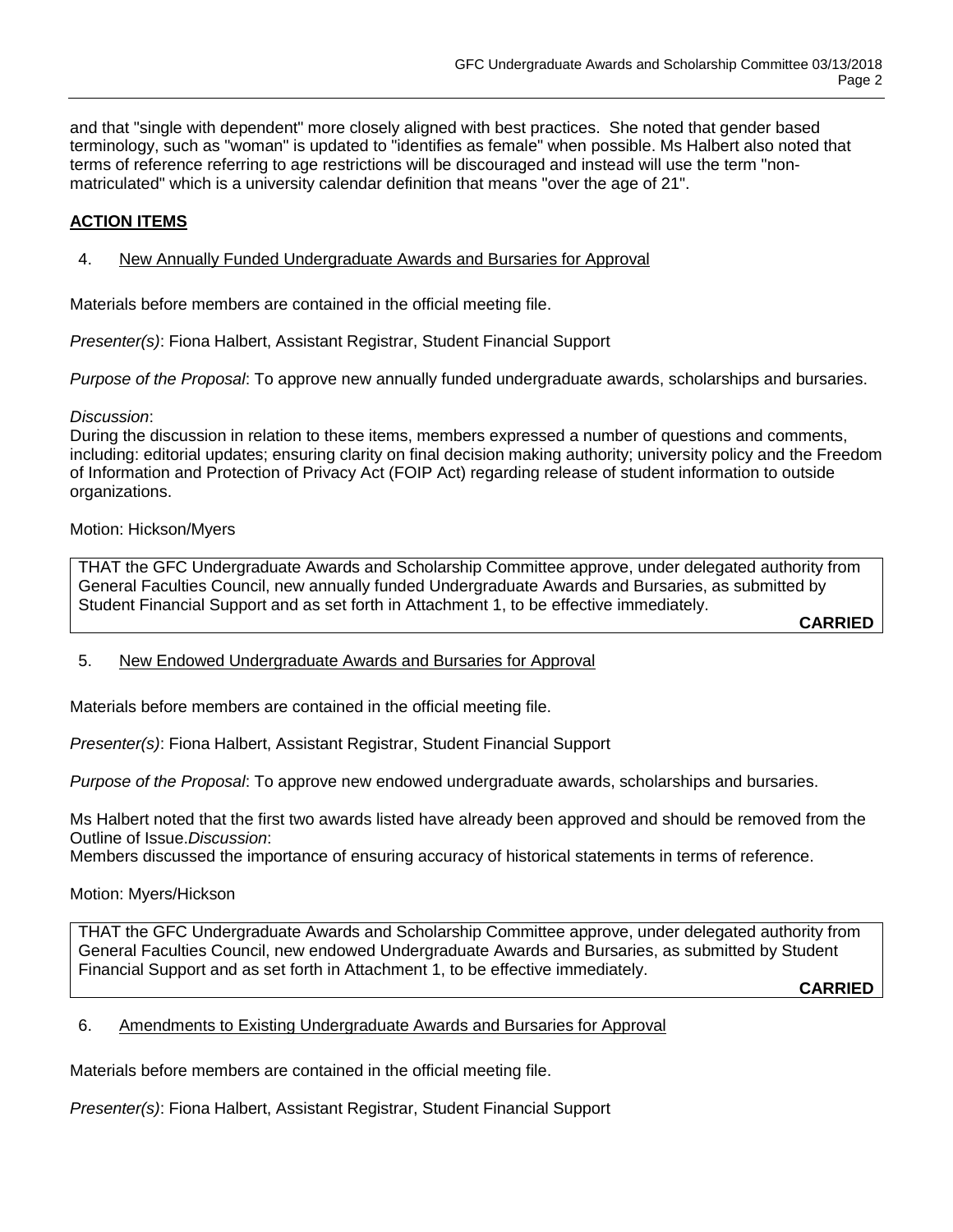*Purpose of the Proposal*: To approve amendments to existing awards, scholarships and bursaries.

*Discussion*:

Members discussed gender based terminology.

Motion: Godara/Myers

THAT the GFC Undergraduate Awards and Scholarship Committee approve, under delegated authority from General Faculties Council, amendments to existing Undergraduate Awards and Bursaries, as submitted by Student Financial Support and as set forth in Attachment 1, to be effective immediately.

**CARRIED**

## 7. Resubmission of the Charlene Marshall Memorial Award in Sociology for Approval

Materials before members are contained in the official meeting file.

*Presenter(s)*: Fiona Halbert, Assistant Registrar, Student Financial Support

*Purpose of the Proposal*: To approve new undergraduate awards, scholarships and bursaries.

Motion: Hickson/Godara

THAT the GFC Undergraduate Awards and Scholarship Committee approve, under delegated authority from General Faculties Council, the Charlene Marshall Memorial Award in Sociology, as submitted by Student Financial Support and as set forth in Attachment 1, to be effective immediately.

**CARRIED**

## **DISCUSSION ITEMS**

## 8. Annual Report to GFC: Draft for Review

Materials before members are contained in the official meeting file.

*Presenter(s):* Amy Tse, Chair, GFC UASC

#### *Discussion*:

New material on statistics and trends from the Student Financial Support Office was distributed to members at the meeting to consider for addition to the draft report.

Members agreed to submit a report to GFC in April and then a more complete report that covers the entire academic year in the fall. This will also align with the Office of the Registrar's Annual Report on Undergraduate Student Financial Support to GFC.

Members discussed additions to the draft report. The final report will come forward for approval next meeting and will be submitted for the April 30, 2018 GFC meeting.

### 9. Meeting Schedule: May and June

There were no documents.

*Presenter(s):* Amy Tse, Chair, GFC UASC